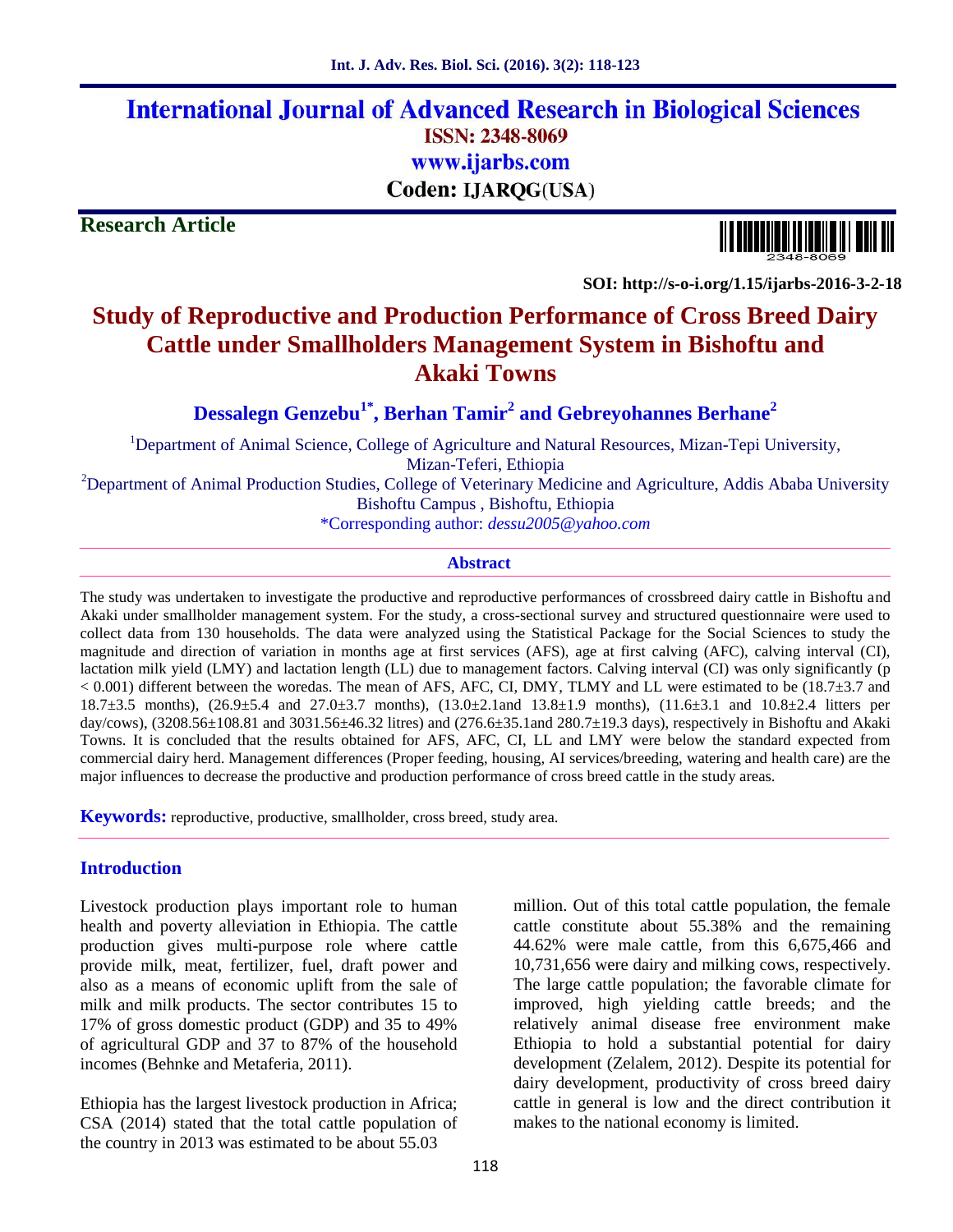Like most developing countries, Ethiopia's increasing human population, urbanization trends and rising household incomes are leading to a substantial increase in the demand for livestock products, particularly milk and meat. In order to meet the growing demand for milk in Ethiopia, milk production has to grow at least at a rate of 4 percent per annum (Azage et al., 2001). Ethiopia has given the priority on the development of dairying at farmer's level to increase the supply of milk from smallholder dairy farms. Reproductive performance is one of the major factors, other than milk production, that affects productivity of a dairy herd. Reproductive performance is a biologically crucial phenomenon, which determines the efficiency of animal production. The production of milk and replacement stock is not possible unless the cow reproduces. Productive and reproductive performance of cattle is influenced by feed, poor health care and management practices are the main contributors to low productivity (Zegeye, 2003).

Most of the research conducted for cross breed dairy cows has been under controlled conditions at research centers and government-owned institutions and thus has limited application to different production systems in Africa (Matthewman, 1993).

Currently, a large number of smallholder dairy farms are operating in the study areas. However, information on productive and reproductive performance of cross breed dairy cows in the study area is not well documented and is relatively limited. Hence, there is a need to periodical evaluation of reproductive and productive performance of dairy cattle and factors affecting their performance.The present study was therefore undertaken to investigate the productive and reproductive performances of crossbreed dairy cattle in Bishoftu and Akaki under smallholder management system.

# **Materials and Methods**

# **Study areas**

The study was conducted in two sites namely Bishoftu town in East Shewa Zone of Oromia region and Akaki town is one of the sub city of Addis Ababa city administrations. The two towns were selected among the many towns due to high potential for dairy production, role in the commercialization of the dairy sector due to the proximity to Addis Ababa, a huge gap between demand and supply of milk, application improved technologies, accessibility for research undertaking and resource limitation.

# **Bishoftu town**

Bishoftu is located in 45 km along South East of Addis Ababa. The area is located at 9°N latitude and 40°E longitude at altitude of 1850 masl with annual rain fall of 866 mm of which 84% is in the long rainy season June to September (NMSA, 2010). The annual average temperature ranges from  $12.3^{\circ}$ C to  $27.7^{\circ}$ C with an overall average of  $18.7^{\circ}$ C. The soil and climate are similar to those in many highland areas in Ethiopia. It is an important town where most governmental institutions, national and international research centers are located. Cattle, small ruminant, poultry and equines are the major livestock species kept with fast growing smallholder dairy production (IPMS, 2005).

# **Akaki town**

Akaki is located 19km away from Addis Ababa at 9°- 10°24' North latitude and 37°56'-40° 35' East longitude with an altitude range of 1500-3100 meter above sea level. Its annual temperature ranges from 15°C-27°C. The mean annual rainfall of the district is 800-900 mm and the short rain occurs during February, March and April and the long rain extends from June up to August (Unpublished data of 2010/11). The report also shows that all of the domestic animals raised in the District, cattle population takes the first rank with 91,040, followed by 39,055 goats, 39,048 sheep, 22,676 donkeys,6,136 horses, and 2,015 mules.

# **Sampling and data collection method**

# **Sampling method**

Bishoftu and Akaki were selected based on their crossbred dairy cattle population, ease of access, feeds and feeding systems and other characteristics of herd management. Smallholder farmers were selected from the list using a stratified random sampling procedure based on the information of city agricultural desk. Sample size was determined using the formula given by Arsham (2007) for survey studies:

 $N=0.25/SE^2$ 

Where,  $N =$  sample size SE= Standard error of the population.

Accordingly, a total of 130 smallholder farmers were selected at 4.38% standard error by random sampling method.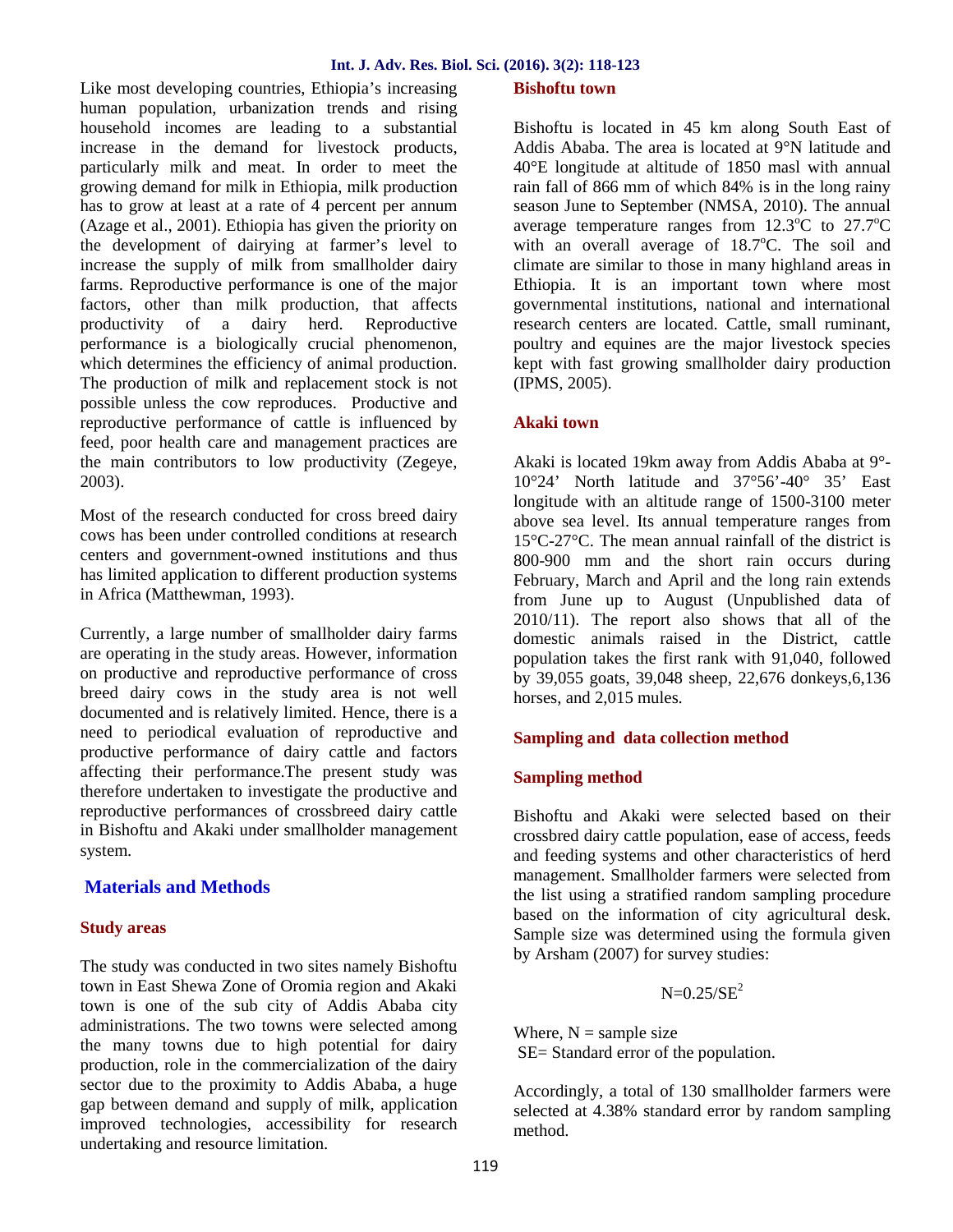## **Data collection method**

Structured questionnaire was prepared and used to collect information from crossbred dairy cow owners under smallholder condition in one visit interview production and reproductive performance of their crossbred dairy cows were studied. The questionnaires were checked for clarity of the questions prior the interview. Prior the interview, respondents were briefed to the objective of the study. Following that, the actual questions and questionnaires were presented. Accordingly, information about the reproductive and production performance of cross breed dairy cattle >50% blood levels (age at first calving, age at first service, calving interval and, daily milk yield, total lactation yield and lactation length were collected.

#### **Data analysis**

The data were entered and organized in the excel spread sheet and then they were analyzed using SPSS, version 20. Descriptive statistics was used to display the result such as mean and standard deviation. ANOVA comparison was performed using significance level at  $(p < 0.05)$ .

### **Results and Discussion**

# **Reproductive and production performance of dairy cattle**

This section describes the reproductive and production performances of dairy cattle. The performance of the breed in the two districts was compared to assess their suitability in different management practices. Reproductive traits considered were age at first calving, calving interval, calf crops and number of service per conception while the production housing. performance included were daily milk yield, total lactation yield, lactation length, and dry period.

#### **Reproductive performance of dairy cattle**

#### **Age at first service**

Age at first service (AFS) is the age at which heifers attain body condition and sexual maturity for accepting service for the first time. The respondents reported that the mean (minimum 13 months and maximum 26 months) age at first serviced were  $18.7\pm3.7$  and  $18.7\pm3.5$  months old for cross breed cattle reared by the farmers in Bishoftu and Akaki, respectively (table 1). There were not significant differences  $(p<0.05)$  in age at first services (AFS) of the cross breed in the two woredas. The mean estimated AFS observed in this study was shorter than findings of Belay et al. (2012) where the AFS cross breed dairy cows were 24.30±8.01 in Jima Town and 27.5 months of AFS cross breed dairy cows reported by Zewdie (2010) in the highlands and central rift valley of Ethiopia. The largest age recorded in these areas could have resulted from the low level of management and poor feeding of calves and heifers at the earlier stages, which consequently had reduced growth rate and delayed puberty.

#### **Age at first calving**

Age at first calving is the age at which heifers calve for the first time. The means±SD (minimum 18 months and maximum 36 months) of age at first calving (AFC) were  $26.9 \pm 5.4$  and  $27.0 \pm 3.7$  months for cross breed cattle in Bishoftu and Akaki, respectively (Table 1). Age at first calving was not different significantly between the two Woredas ( $P < 0.05$ ). In the present study the average age at first calving is lower than AFC of 31.9±0.22 months, which is reported by Yifat et al., (2009) for cross breed in Zway. Moreover; the mean result of the age at first calving in the present study was lower than that of Hunduma (2012) in Assela, kumar and Tkui (2014) in Mekelle and Nibret (2012) in Gonder who reported  $34.8\pm4$ ,  $36.4 \pm 1.7$  and  $32.4$  months, respectively for crossbred cows. The high age at first calving observed here may be related to environmental conditions and husbandry practices which may affect on the cattle growth. These may retard growth rate, delay puberty, reduced fertility and conception, thus, the high age at first calving of the imported breed. Hence, there should be concerted efforts to improve the feeding and nutrient profile of feeds offered to the animals, disease prevention and management especially during harsh climatic conditions in order to improve on age at first calving.

### **Calving interval**

The calving interval is the period between two consecutive parturitions, and ideally should be 12 to 13 months. Calving interval (CI) is one of the major components of reproductive performance that influences livestock production system. The means±SD (minimum 12 months and maximum 21 months) for CI were  $13.0\pm2.1$  and  $13.8\pm1.9$  months for cross breed cattle at Bishoftu and A kaki, respectively. There is a statistically significant  $(P<0.05)$  difference in the mean length of calving interval in the two areas.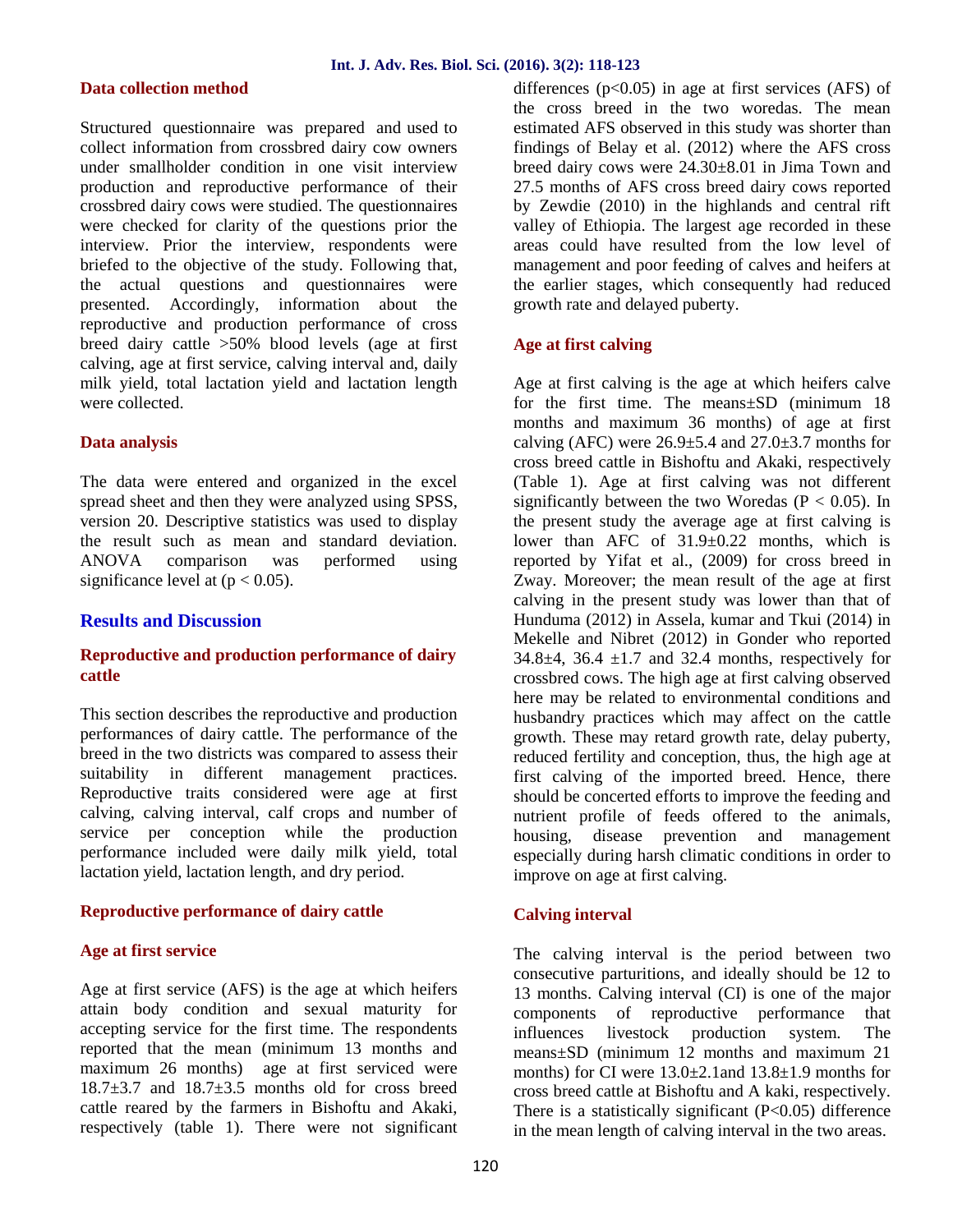#### **Int. J. Adv. Res. Biol. Sci. (2016). 3(2): 118-123**

Presented results are in concordance to the previous findings of Hunduma (2012), with  $372.8 \pm 5.9$  days (12.4) months) in Assela own. However, the mean calving interval observed in this study is shorter than 17.8 months who reported by Emebet and Zeleke (2007) in Dire-Dawa and in line with 13.6 months

reported by Yifat et al. (2009) in Zway for cross breed dairy cows. The high calving interval reported here may be related to poor management practices and other environmental stress that could affect the animals return to oestrus, heat detection, serving and conception at Bishoftu and Akaki Towns.

| <b>Parameters</b> | <b>Bishoftu</b> |             |                |      | <b>P</b> -<br><b>Value</b> |                |         |
|-------------------|-----------------|-------------|----------------|------|----------------------------|----------------|---------|
|                   | Min.            | <b>Max.</b> | $Mean \pm SD$  | Min. | Max.                       | $Mean \pm SD$  |         |
| AAS (in months)   | 12              | 28          | $18.7 + 3.7$   | 14   | 25                         | $18.7 \pm 3.5$ | 0.93    |
| $AFC$ (in months) | 18              | 36          | $27.0 \pm 3.7$ | 18   | 36                         | $26.9 \pm 5.4$ | 0.96    |
| $CI$ (in months)  | 12              | 24          | $13.0 \pm 2.1$ | 12   | 18                         | $13.8 \pm 1.9$ | $0.02*$ |
|                   |                 |             |                |      |                            |                |         |

**Table 1:** Reproductive performance of crossbreed dairy cows

AFS = Age at First Service, AFC = Age at First Calving, CI = Calving Interval, SD = Standard Deviation  $* =$  shows significant difference ( $p < 0.05$ )

#### **Production performance of dairy cattle**

Lactation yield was not measured in the survey, but based on farmers' knowledge about their production both per cow and per day.

#### **Daily milk yield**

The milk productions at different stage of lactation of cross breed dairy cows are presented in Table1. The mean milk yield was 14.3±5.4 litter, 12.7±2.7litter, and  $7.9\pm2.5$  litters for the first, second and third stage of lactations, respectively with an overall average of 11.6±3.1 litters per day/cows in Bishoftu. The mean milk yield was 14.5±3 litter, 10.6±2.67litter, and  $7.1 \pm 2.0$  litters for the first, second and third stage of lactations, respectively with an overall average of 10.8±2.4 litters per day/cows in Akaki. This result is

comparable with the average milk yield of crossbred cows 9.40±2.33 litre/cow per day (Alemayehu et al., 2012).

The milk production was significantly decreased in third than first and second stage of lactation. The result of this study is greater than Addis et al (2015) was reported 7.012±2.73, 5.55±2.83 and 3.50±1.64 litters for the  $1<sup>st</sup>$ ,  $2<sup>nd</sup>$  and  $3<sup>rd</sup>$  stages of lactation, respectively with an overall average yield of  $5.35\pm1.23$  liters per day. However, the result of this study is slightly greater than Adebabay (2009) who reported 10.96, 9.12 and 5.04 litters for first, second and third stages of lactation respectively.

| <b>Production</b> | Under three stage of lactation                                                      |                                               |               |                  |                                          |               |            |  |  |
|-------------------|-------------------------------------------------------------------------------------|-----------------------------------------------|---------------|------------------|------------------------------------------|---------------|------------|--|--|
| parameters        | <b>Bishoftu</b> (Mean±SD)                                                           |                                               |               | Akaki (Mean±SD)  |                                          |               | <b>P</b> - |  |  |
|                   | $1st$ stage                                                                         | $2nd$ stage                                   | $3rd$ stage   | $1st$ stage      | $2nd$ stage                              | $3rd$ stage   | value      |  |  |
| DMY(liter)        | $14.3 \pm 5.4$                                                                      | $12.7 \pm 2.7$ <sup>b</sup><br>$11.6 \pm 3.1$ | $7.9 \pm 2.5$ | $14.5 \pm 3$     | $10.6{\pm}2.6^{\circ}$<br>$10.8 \pm 2.4$ | $7.1 \pm 2.0$ | ٠<br>0.06  |  |  |
| TMY/L/cow         | 3208.56±108.81                                                                      |                                               |               | 3031.56±46.32    |                                          |               |            |  |  |
| (liter)           |                                                                                     |                                               |               |                  |                                          |               | -          |  |  |
| $LL$ (Days)       | $276.6 \pm 35.1$                                                                    |                                               |               | $280.7 \pm 19.3$ |                                          |               | 0.41       |  |  |
|                   | DMY= Daily milk yield; TMY/L= Total milk yield per lactation; LL= Lactation length; |                                               |               |                  |                                          |               |            |  |  |

#### **Table 2:** Productive performance of crossbreed dairy cows

SD= Standard deviation; b = shows statistical significant difference  $(p<0.05)$ 

#### **Lactation length**

Lactation length refers to the time of period from when a cow starts to secrete milk after parturition to the time of drying off. A lactation period of 305 days is recommended to take advantage of 60 days dry period. The mean±SD lactation length of cross breed

cows in the present study was found to be  $276.6\pm35.1$  days,  $280.7\pm19.3$  days, respectively (Table2). The effect of study sites on lactation length was not significant (P>0.05). The estimated lactation length was comparable to the ideal lactation length of 305 days as defined by Foley et al. (1972).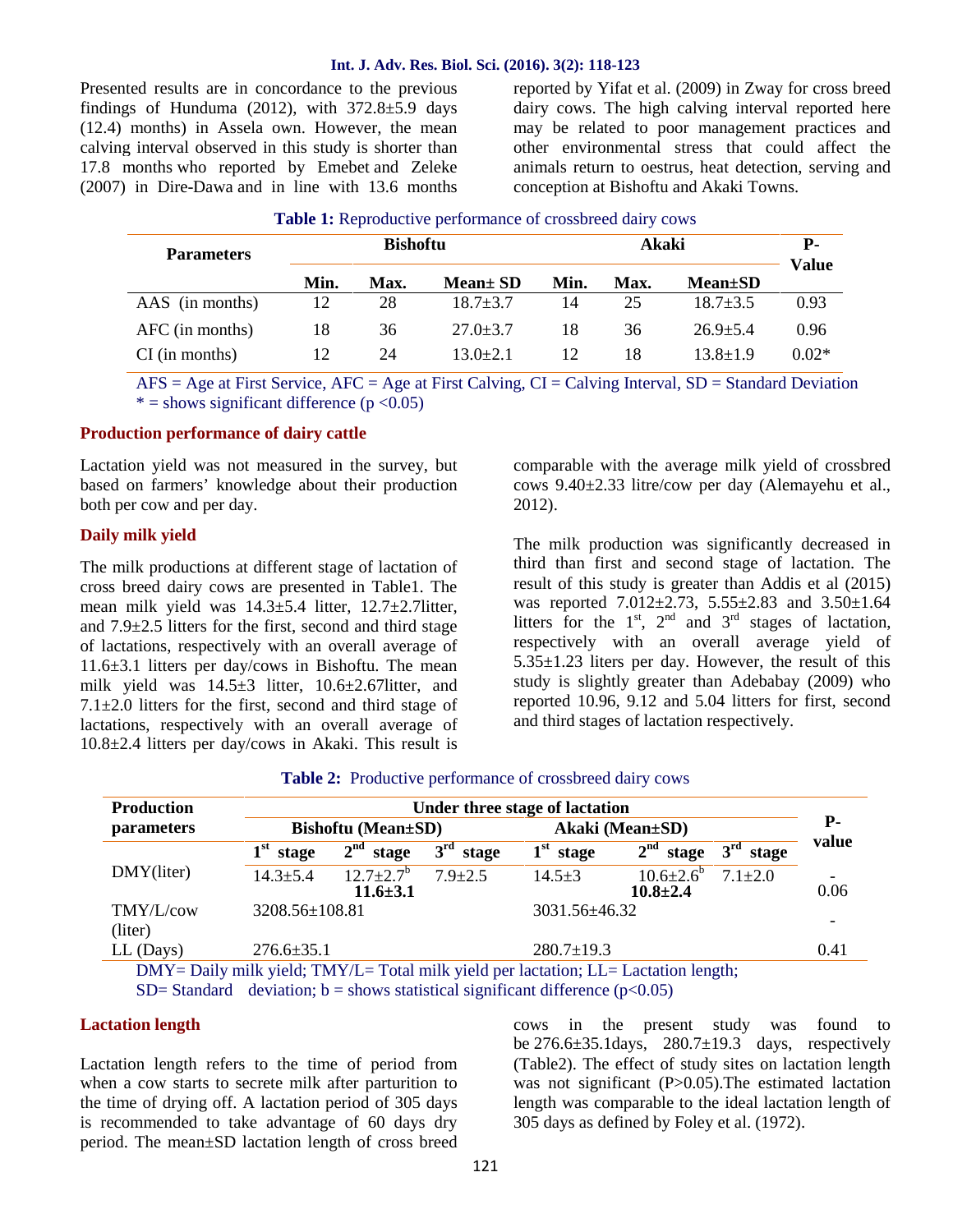The lactation length of the present study is shorter than with the result of Mulugeta and Belayneh (2013) where the lactation period for crossbred dairy cows were 333.9 days in North Showa and with the findings of Ketema (2014) who reported the average lactation period of cross breed cow was 303 days in Kersa Woreda. Zewdie (2010) reported that the average lactation period of crossbreed dairy cows in Debre- Birhan, Jima and Sebeta were 291.0±21.2, 288.5±21.2, and 300.0±21.2 days, respectively. The result is almost similar with the present finding. Level of management achievable in Ethiopia is unfavorable to higher exotic inheritance levels than 50% Holstein Friesian inheritance (Aynalem et al., 2009).

# **Conclusion and Recommendation**

The smallholder dairy productions are important, where they help to safeguard the large difference between milk demand and supply around the towns. It is concluded that the results obtained for AFS, AFC, CI, LL and LMY were below the standard expected from commercial dairy herd. Management differences (Proper feeding, housing, AI services/breeding, watering and health care) are the major influences to decrease the productive and production performance of cross breed cattle in the study areas. In order to improve the relatively low average daily milk yield, the extended AFC and CI, and the short LL and milk production associated with these, efficient heat detection and timely insemination, better health management, genetic improvement of crossbreeding, supplementing of good quality feed resources are necessary.

# **Acknowledgments**

The authors are grateful to the Addis Ababa University and the Mizan-Tepi University for financial support and smallholder farmers, development agents and experts of the study sites for their cooperation to undertake the study.

# **References**

- Addis. G., Goshu, B. and Derb A. 2015. Cross Breeding Effect on the Performance of Indigenous Cattle: Challenges and Opportunities Journal of Agricultural Science and Food Technology Vol. 1 (2), pp. 16-21,
- Adebabay, K. 2009. Characterization of Milk Production Systems, Marketing and On- Farm Evaluation of the Effect of Feed Supplementation on Milk Yield and Composition at Bure District,

Ethiopia. Msc. Thesis, Bahirdar University, Bahirdar, Ethiopia.

- Alemayehu, N., Hoekstra D. and Tegegne A. 2012. Smallholder dairy value chain development: The case of Ada'a woreda, Oromia Region, Ethiopia. Nairobi: ILRI.
- Ali, T., Lemma A. and Yilma T. 2013. Reproductive performance of dairy cows under artificial insemination in south and northwest part of Ethiopia. *Livestock Research for Rural Development. Volume 25 Article No. 191.* Retrieved December 21, 2015, from
- Arsham, H. 2007. Business statistical decision science and systems stimulation Merric School of business Charles at Mount Royal, Baltimore, Maryland, 2120, University of Baltimore, UAS, Pp 100. Baltimore, Maryland, 2120, University of Baltimore, UAS, Pp 100.
- Ayalew, W., Aliy M. and Negussie E. 2015. Milk production performance of Holstein Friesian dairy cows at Holetta Bull Dam Farm, Ethiopia. *Livestock Research for Rural Development. Volume 27, Article #173.* Retrieved December 21, 2015, from
- Aynalem, H. Joshi K., Workneh A., Azage T. and Singh A. 2009. Genetic evaluation of boran cattle and their crosses with Holstein Friesian in central Ethiopia: milk production traits. Animal. 3 (4):486- 493.
- Azage, T., Tsehay R., Alemu G. and Hizkias K. 2001. Milk recording and herd registration in Ethiopia. In Proceedings of the 8 Annual Conference of the Ethiopian Society of Animal Production (ESAP), 24- 26 August 2000, Addis Ababa, Ethiopia, pp: 90-104.
- Behnke, R. and Metaferia F. 2011. The Contribution of Livestock to the Ethiopian Economy-Part II, IGAD Livestock Policy Initiative (LPI) Working Paper No. 02-11, Retrieved on September 20, 2013.
- Belay, D., Yisehak K. and Janssens G.P.J. 2012. Productive and Reproductive Performance of Zebu X Holstein-Friesian Crossbred Dairy Cows in Jimma Town, Oromia, Ethiopia Global Veterinaria 8 (1): 67-72.
- CSA, 2014. Agricultural Sample Survey 2012/13 [2005 E.C.] Volume II. Report On Livestock And Livestock Characteristics (Private Peasant Holdings) Federal Democratic Republic of Ethiopia Central Statistical Agency (CSA)
- Dennis, K. 2010. Evaluation of the constraints to profitable smallholder Dairying: A case of Nakuru County, Kenya, MSc, thesis Egerton University.